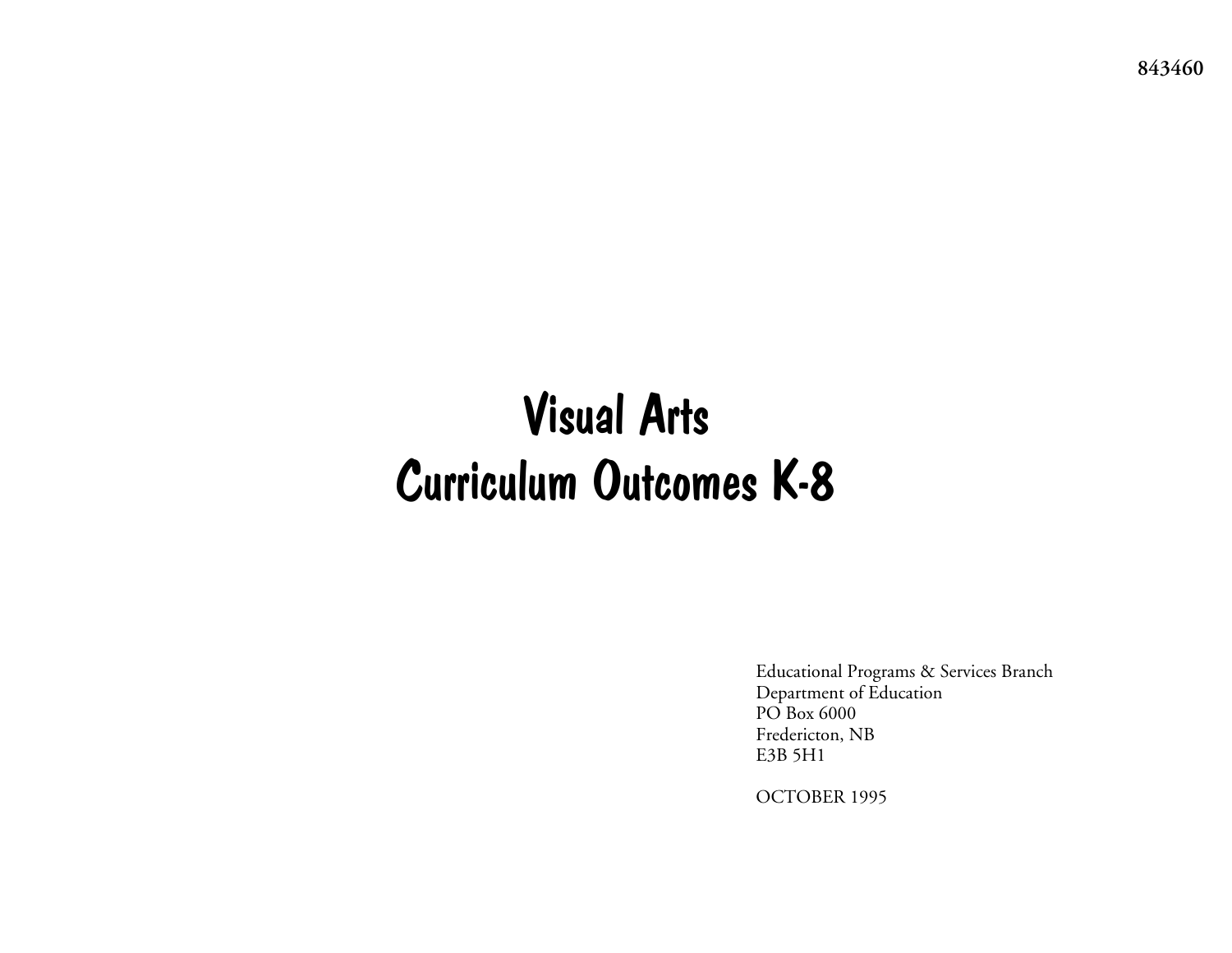# **Acknowledgements**

The Department of Education wishes to acknowledge the contribution of the following teachers in the developing and reviewing of the Visual Arts Curriculum Outcomes K-8 document. Feedback from school district supervisors is also appreciated.

| Visual Arts Outcomes Working Group         | Carole Marquis - School District 15<br>Angela Williams - School District 16                                                                                                                        |
|--------------------------------------------|----------------------------------------------------------------------------------------------------------------------------------------------------------------------------------------------------|
| Elementary Art CDAC to June 1995           | Charles Flewelling – School District 02<br>Linda Gallant – School District 16<br>Wendy Richards - School District 08<br>Heather Scott - School District 18<br>Angela Williams - School District 16 |
| Middle Level Junior High CDAC to June 1995 | Lynn Carr – School District 08<br>Carole Marquis - School District 15<br>Vicki Scribner - School District 02<br>Hart Swedersky – School District 10                                                |
| Department of Education Consultants        | Avis Fitton<br>Darlene Whitehouse-Sheehan<br>Gervais Warren                                                                                                                                        |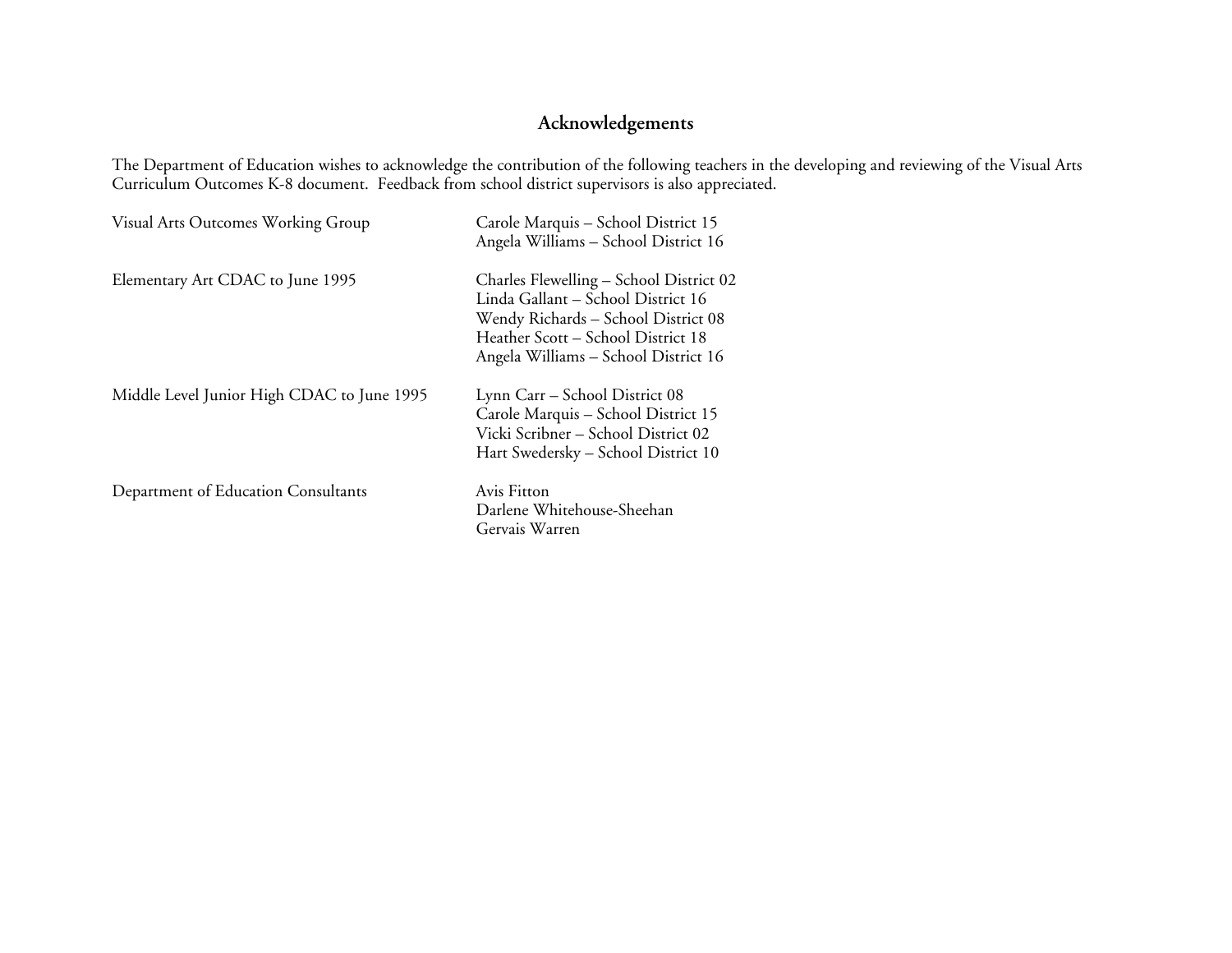## **Visual Arts Curriculum Outcomes K-8**

This document outlines the outcomes for Visual Arts for Grades K-8. It identifies the skills, attitudes, knowledge and understandings that students must demonstrate at the end of Grades 2, 5 and 8.

The intention of the document is to inform administrators, teachers, parents and students of the expectations of the public school system regarding achievement and progress in the visual arts.

Visual Arts curricula contain five related components which taken together offer a comprehensive developmental program:

| <b>MATERIALS AND TECHNIQUES</b>                                                                                                                                                                                                                    | <b>ELEMENTS OF ART</b><br><b>AND PRINCIPLES OF</b><br><b>DESIGN</b>                                               | <b>DEVELOPMENT OF</b><br><b>IMAGERY</b>                                                                                                                      | <b>VISUAL</b><br><b>AWARENESS</b>                                                                        | <b>RESPONDING TO ART</b>                                                                                                                                                                                              |
|----------------------------------------------------------------------------------------------------------------------------------------------------------------------------------------------------------------------------------------------------|-------------------------------------------------------------------------------------------------------------------|--------------------------------------------------------------------------------------------------------------------------------------------------------------|----------------------------------------------------------------------------------------------------------|-----------------------------------------------------------------------------------------------------------------------------------------------------------------------------------------------------------------------|
| deals with exploration, choice and<br>mastery of a variety of artistic media<br>to solve visual challenges and to<br>communicate visually. This is the<br>most detailed component because of<br>the emphasis on art exploration and<br>production. | includes the correct use<br>of the language of art<br>and an understanding<br>of basic structure of art<br>works. | focuses on the<br>need to encourage<br>students'<br>imagination in<br>order to produce<br>works of art that<br>are creative,<br>reflective, and<br>personal. | refers to the<br>ability to<br>observe and<br>record the<br>everyday world<br>and create from<br>memory. | promotes critical<br>thinking in describing,<br>analyzing and judging<br>art, develops a personal<br>response to art, and<br>stresses the importance<br>of art for individuals and<br>societies, past and<br>present. |

The five components employ the following organization: The outcome is identified stating what the student must be able to demonstrate. Listed below are skills and understandings that are directly related to the outcome. Mastery of these skills and understandings are necessary to ensure achievement of the outcome. This format applies to the three identified grades (grades 2, 5, 8).

The identified outcomes contribute to the outcomes of both the K-8 Foundation Document and the Essential Graduation Learnings of the Atlantic Canada Educational Foundation.

There are a number of curriculum documents that offer activities and strategies to support the attainment of the visual arts outcomes. These are available from the Instructional Resources Branch, Department of Education and are listed with title number:

Young Children Learning 841620 Elementary Art Curriculum Guide 250020 Art Education Sample Lesson Plans Grade 1-3 8426200 Art Education Sample Lesson Plans Grades 4-6 (pilot) Junior High Art Education Curriculum Guide 250010 Art Education 7, 8, 9 Resource Document (reprinting) Computer Integrated Art Lessons 840550 Art History Modules 841060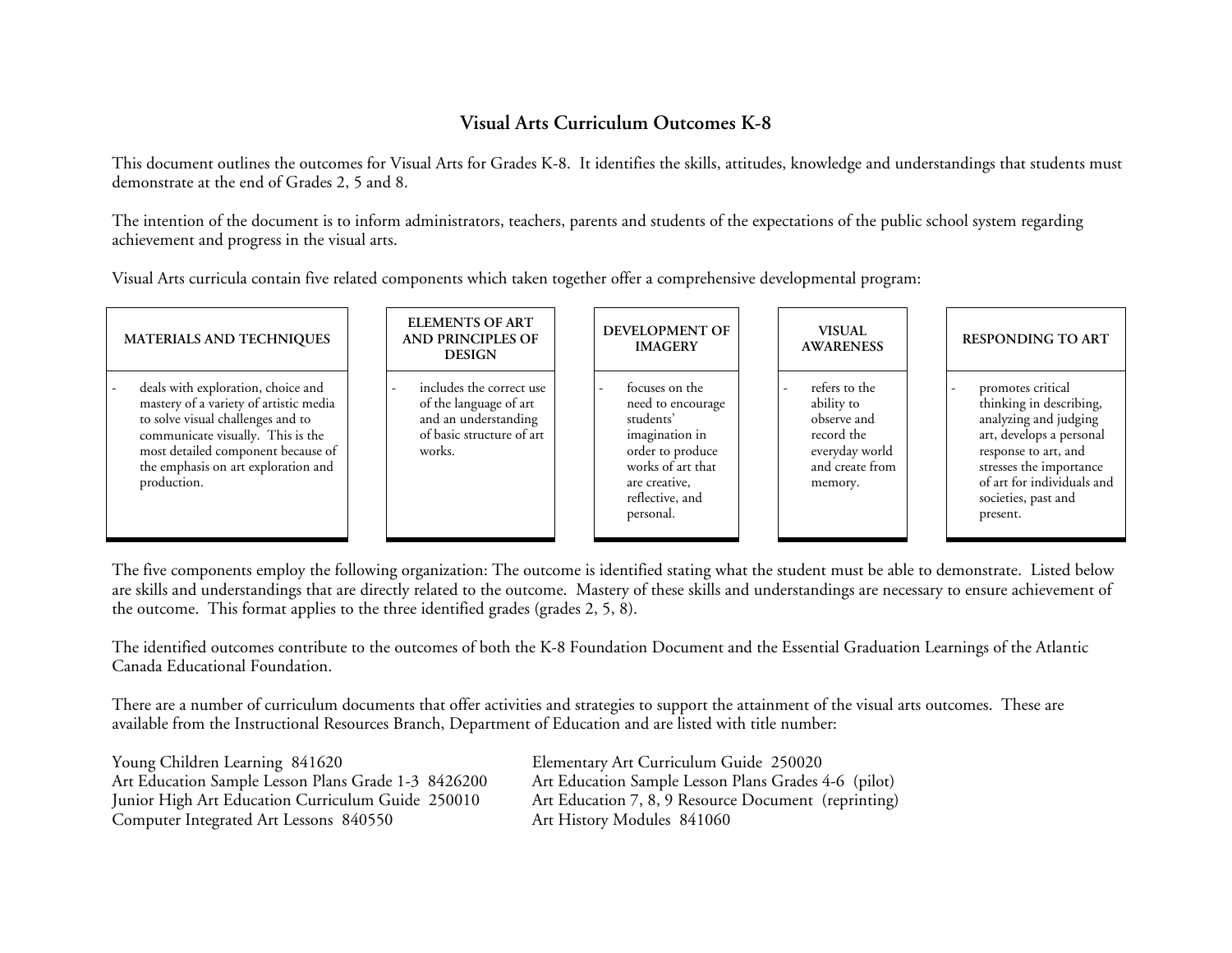# **VISUAL ARTS OUTCOMES (Grades K-2)**

**By the end of grade 2 students will:** 

*Manipulate and experiment with art materials such as pencils, paint, wax crayons, pastels, markers, computer software, paper, clay and paste.* 

#### Painting:

- demonstrate proper painting behaviour, e.g., cooperating with others, correct holding of brush, cleaning brush and applying paint to a surface
- apply different brush strokes to suggest lines of varying thickness and density
- experiment with a painting resist over wax crayon and/or oil pastel

#### Paper Manipulation:

- tear and cut paper to achieve desired results
- apply correct gluing technique, i.e., economically and effectively
- create a collage by cutting, tearing, sorting, overlapping, gluing
- follow a sequence of simple directions, e.g., fold paper, cut along crease to make a symmetrical shape or stencil

#### Drawing Explorations:

- produce different line densities by drawing with light and heavy pressure
- experiment, using crayons and pastels, with overlapping colours to create additional colours and textures
- experiment with the tip and flat side of crayon and pencil

#### Printmaking:

explore introductory printmaking techniques e.g., stamping- using fingers, hands, vegetables, clay, erasers, found objects to create a repeated pattern stencils - enclosed cut paper design

rubbings - using found objects

- Three Dimensional Exploration:
- experiment with modeling techniques using clay, <sup>p</sup>lasticine, playdough, e.g., pinch, push, coil, and additive techniques to create a product. experiment with papier mâché.  $\Rightarrow$ Ì

# MATERIALS AND TECHNIQUES **ELEMENTS OF ART AND DEVELOPMENT OF INAGERY PRINCIPLES OF DESIGN DEVELOPMENT OF INAGERY**

*Recognize and discriminate among the art elements (colour, line, texture, shape) in their art work, the work of artists, in nature and other objects in their total environment.* 

- mix primary colours to create secondary colours to express an idea, experience, or to depict a place
- experiment with white and black to create tints and shades
- explore the expressive qualities of warm colours and cool colours
	- create various line patterns, e.g., stripes, spirals, zig zags and jagged lines
- create designs with different simple shapes

*Create art works based on memory, imagination, and fantasy, including responses to music and literature.* 

- create images from experiences, ideas and imagination
- discuss visual ideas they and others create
- recognize they have unique artistic expression
- create images that reflect their interpretation of or feelings about a piece of music, story or poem.

*Describe images that are derived from a variety of sources, e.g., books, photographs, art works.* 

- recognize that illustrations hold meaning and are intended to work together with print to tell a story
- distinguish among <sup>p</sup>hotographs, book illustrations, advertisements.

*Demonstrate a willingness to discuss variety of art and formulate personal responses.* 

- categorize examples of images based on subject matter, e.g., portraits, landscape, still life
- describe one artist's style
- describe works of art by identifying lines, colours, shapes, content details, and exploring possible meanings.

### Technology:

 $\Rightarrow$ 

- create a design or image on the computer

### Materials:

- use common tools such as scissors and brushes safely.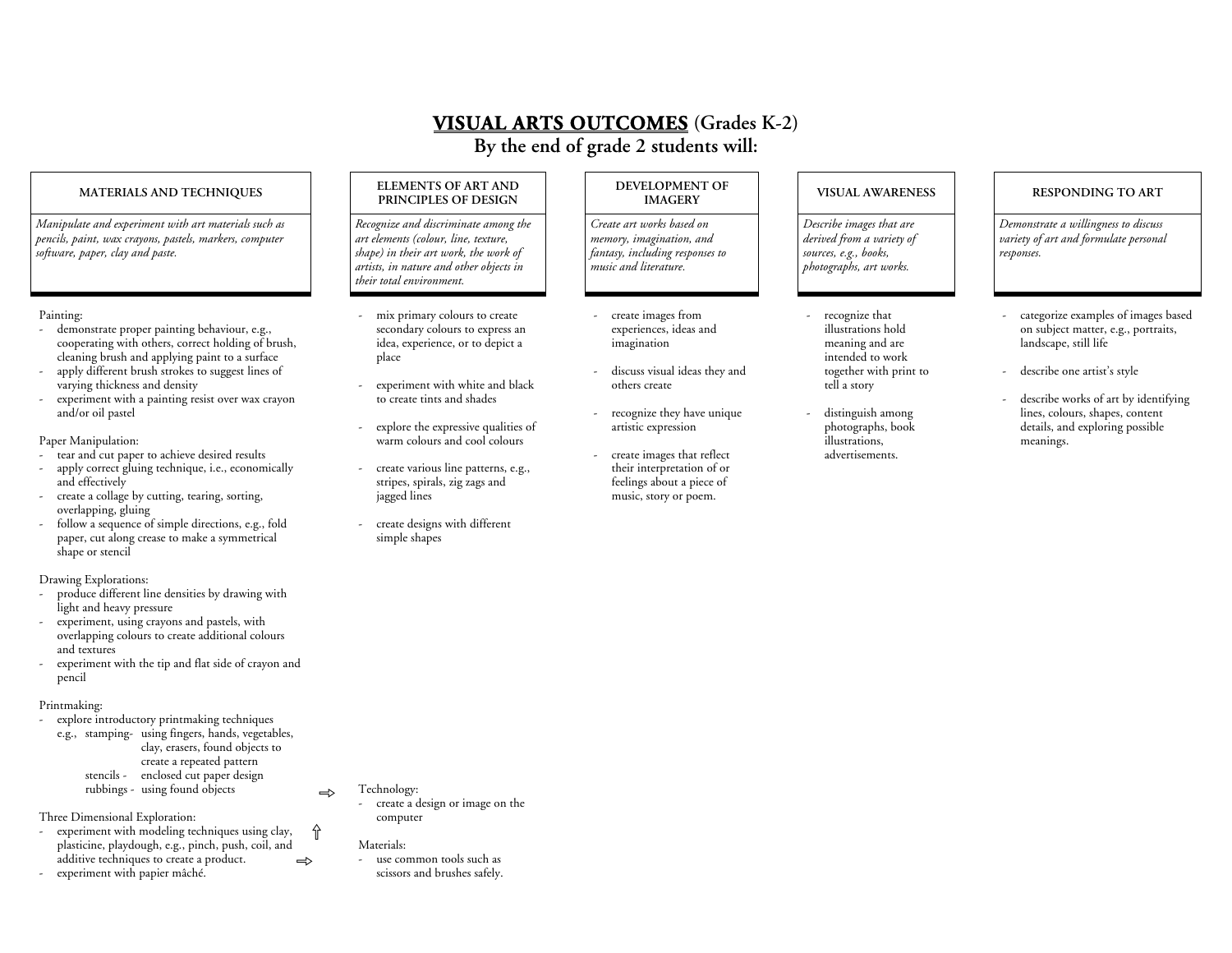# **VISUAL ARTS OUTCOMES (Grades 3-5)**

**By the end of grade 5 students will:** 

### **MATERI ALS AND TECHNIQUES ELE**

*Choose fro m a variety of art media to express a feeling, to com municate a message and represent people, places and objects.* 

#### Painting:

- explore different painting techniques, e.g., dry brush, wet brush, overpainting, stippling, paint qualities (opaque, transparent)
- paint on various scales, e.g., large and s mall
- complete simple mixed media investigations, e.g., paint over wax crayons or oil pastels to create a resist effect
- plan and complete a painting independently

#### Paper Manipulation:

- identify horizontal and vertical orientation of paper position and demonstrate appropriate choice to complete work
- use a variety of paper manipulation techniques, e.g., folding, curling, weaving, overlapping to create a collage, montage or mobile
- understand that a t wo-dimensional surface can become threedimensional by various paper manipulation and additive techniques
- demonstrate a variety of attachment techniques, e.g., tying, stapling, taping, folding, slotting, gluing

#### Drawing Explorations:

- predict and control overlapping or blending of colours to create desired results
- use light and heavy pressure leading to investigations in value
- draw over a painting using various stick media, e.g., crayons, pastels, colour pencils
- experiment with lines to create a crayon etching

### Printmaking:

- explain how an image created on one surface will be reversed when printed
- create a unified composition combining different stencils and/or stamping and/or rubbings
- complete an artwork by drawing into Styrofoam (intaglio technique)

Three Dimensional Exploration:

- compare and contrast a two dimensional art work with a threedimensional object  $\Rightarrow$
- use additive and constructive techniques with clay, e.g., slip and score

#### **MENTS OF ART AND PRINCIPLES OF DESIGN**

*Demonstrate how the elements of art, e.g., colour, line texture, shape, can be manipulated to create unity and variety.* 

- use warm, cool, light, dark colours for expressive and representational purposes
- apply different kinds of line in their own artwork and identify line in the work of artists and in nature
- recognize size relationships, near/far, over/under, different <sup>p</sup>lanes, i.e., foreground, background, mid-ground
- identify different categories of shape (organic, inorganic, geometric)
- discuss simple compositional elements in their art work and the art work of others, e.g., horizontal line, area of emphasis, symmetrical balance, repeating shapes

 $\Rightarrow$ 

Ì

 $\hat{\mathbb{I}}$ 

Ì

### Technology:

- demonstrate the use of basic paint program menu options, to create, save and print a design or image applying kno wledge of the elements of art
- name various sources that supply information on art, e.g., CD ROM, internet, libraries

#### Materials:

use common tools and materials safely and independently with decreasing teacher intervention

#### **DEVELOPMENT OF IMAGERY**

*Create an art work, independently, based on memory, observation, i magination, fantasy, mood and in response to expressive art forms, e.g., dance, drama, music and literature.* 

- generate and select ideas for art work
- use a variety of sources to stimulate ideas on art work, e.g., poems, songs, the environment
- use a variety of subject matter in their art work
- demonstrate self-confidence and eagerness toward their art production, expression and discussion
- develop observational skills, e.g., details to enrich personal images

#### **VISUAL AWARENESSRESPONDING TO**

*Describe visual properties and qualities in the world around them.* 

- identify art elements in the natural and manufactured world
- use a variety of sources for images, such as, memory, fantasy, observation and recording
- practice and develop observation and memory skills

**ART***Describe art works using appropriate* 

*vocabulary.* 

- recognize that a response to art involves feelings, understandings and knowledge, e.g., medium, subject matter, and composition
- describe how people may have different responses to an art work
- recognize different styles among classmates' and artists' artworks